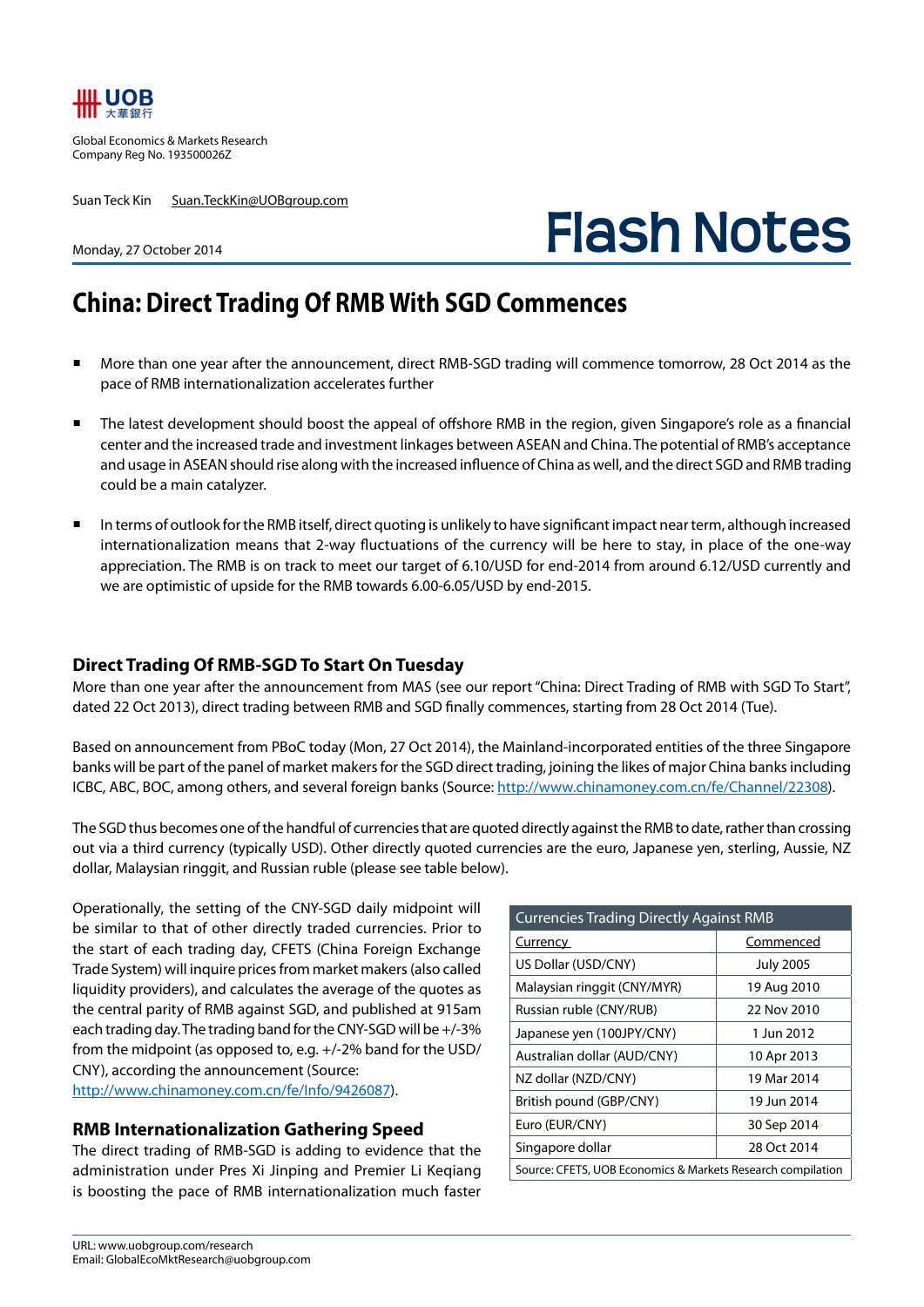compared to the previous administration. This is reflected in recent official announcements and implementations, compared to those announced in the past years.

For instance, so far in 2014, there are already four currencies (including SGD) added to the ranks of direct trading against the RMB. This is a huge improvement compared to just one currency (AUD) in the entire year of 2013, and in 2012 (Japanese yen).

In addition, as we had observed earlier, the Chinese government announced altogether a total of 5 offshore RMB centers in the period between June and July this year, from Seoul in East Asia to London, Frankfurt, Paris, and Luxembourg in Europe. This means that in one fell swoop, offshore RMB trading encompasses the range from East Asian time zone to European time zone. This is a far faster pace compared to years past, where basically one offshore center was announced each year: 2010 for Hong Kong, 2012 for Taipei, and then 2013 for Singapore, all of which are located in the Asian time zone (GMT+8).

On China's capital account front, steps are also being taken to widen the channels of capital flows, with the impending Shanghai-HK Stock Connect being one of the bolder moves which will involve individual investors (for more details on the "through train" scheme, please refer to our note: "China: The Shanghai-HK Through Train–Pushing Ahead Market Reforms" dated 03 Sep 2014). In addition, the Chinese authorities are also considering widening the current QDII (Qualified Domestic Institutional Investor) programs to individual investors as well, and expanding the eligible assets that QDII programs can access outside of China. At the same time, the Chinese authorities are also looking to expand the QFII (Qualified Foreign Institutional Investor) program to allow individual foreign investors to invest in Mainland asset, under the so-called QDII2 and QFII2 programs.

### **Implications Of The Latest Development**

**Over time, direct quoting against the RMB will certainly add further to liquidity and volume in the offshore RMB market.** Singapore's position as the largest FX trading center in Asia and a financial hub in the region will also boost RMB's role given increased economic activities between ASEAN and China. According to IMF, offshore RMB trading volume in Singapore is on par with London, and it is likely that direct RMB-SGD trading will further enhance Singapore's position as an offshore RMB center (see chart below).

Based on our projections, we expect China's share in ASEAN's total trade to rise from 16% in 2013 to more than 22% share by 2030. This suggests that the potential of RMB's acceptance and usage in ASEAN should rise along with the increased influence of China as well, and the direct SGD and RMB trading could be a main catalyzer. While the RMB may not rival USD's position anytime soon, it is conceivable that the Chinese currency could become a viable alternative currency (medium of exchange, unit of account, and store of value) in the future as trade and investment links between ASEAN and China grow.

For both Mainland and Singapore businesses, especially importers and exporters at this early stage, will be able to benefit from the narrower spreads from direct trading of RMB-SGD, as they need not incur the trouble and costs of going through another third currency, which is US dollar in majority of the cases. This will thus encourage further interest in using the RMB and thus broadening its liquidity and appeal.



China overtook Malaysia for the first time in 2013 to become Singapore's number one trade partner (total trade) at S\$115bn (vs. S\$114bn with Malaysia), to account for 12% share of Singapore's total trade that year, up from sub-10% share, or S\$92bn, in 2008, just prior to the global financial crisis. This means that increased usage of the RMB, would increase the liquidity of the offshore RMB in a significant, with every 1% would add in more than S\$1bn, vs. deposits of RMB254bn (S\$53bn equivalent) as of June 2014 in Singapore.